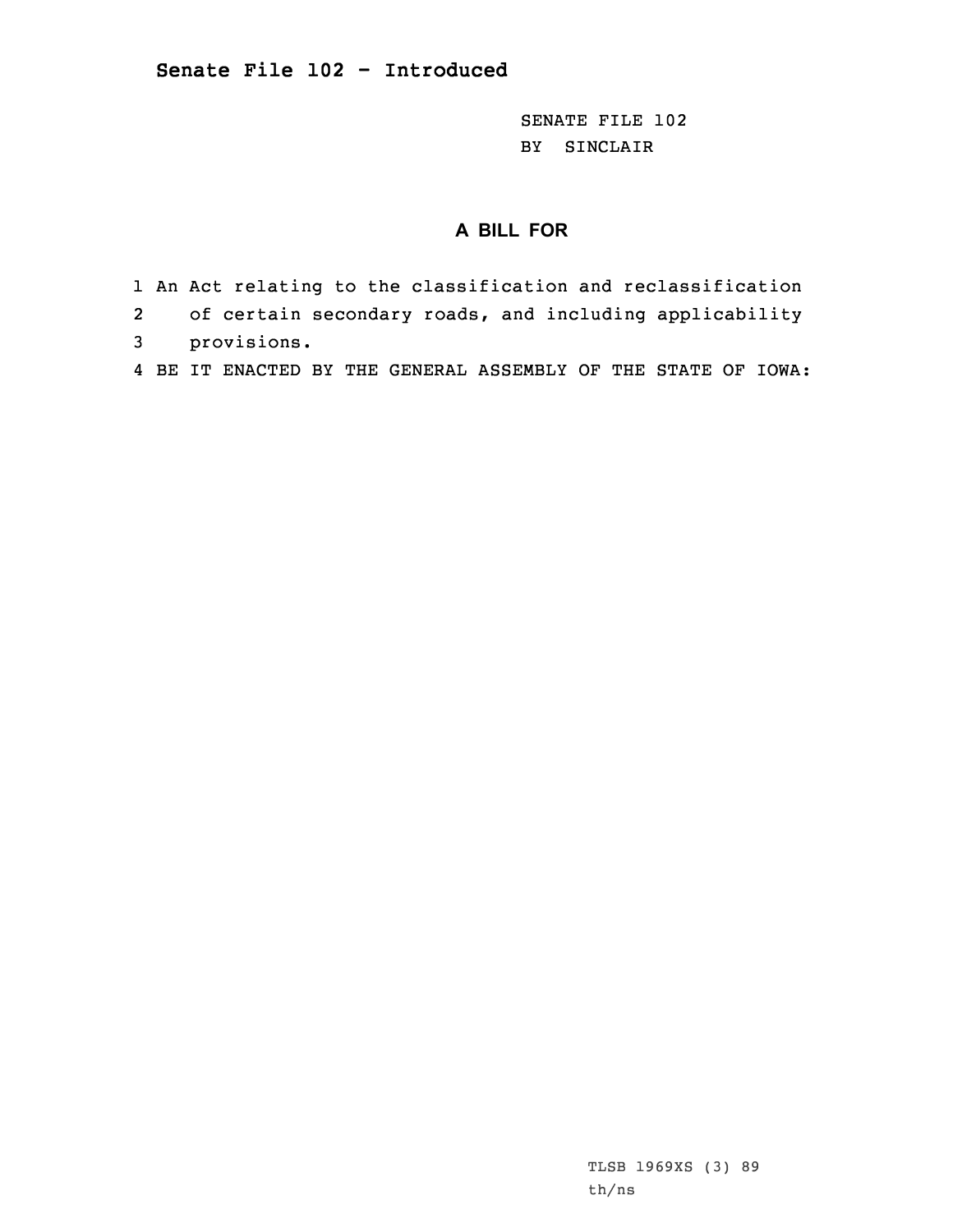1 Section 1. Section 309.57, Code 2021, is amended to read as 2 follows:

3 **309.57 Area service classification.**

4 1. The county board of supervisors, after consultation with 5 the county engineer, and for purposes of specifying levels of 6 maintenance effort and access, may classify the area service <sup>7</sup> system into three classifications termed area service "A", area 8 service "B", and area service "C". The area

9 *a.* Area service "A" classification roads shall be maintained 10 in conformance with applicable statutes.

11 *b.* Area service "B" classification roads may have <sup>a</sup> lesser 12 level of maintenance as specified by the county board of 13 supervisors, after consultation with the county engineer.

14 *c.* Area service "C" classification roads may have restricted 15 access and <sup>a</sup> minimal level of maintenance as specified by the 16 county board of supervisors after consultation with the county 17 engineer.

18  $2.$  (1) Roads within area service "B" and "C" 19 classifications shall have appropriate signs, conforming to 20 the Iowa state sign manual, installed and maintained by the 21 county at all access points to roads on this system from other

22 public roads, to adequately warn the public they are entering <sup>a</sup>

23 section of road which has a lesser level of maintenance effort

24 than other public roads. In addition, area Area service "C" 25 classification roads shall adequately warn the public that 26 access is limited.

 $\frac{3}{2}$  (2) Roads may only be classified as area service  $\degree$ C" by ordinance or resolution. The ordinance or resolution shall specify the level of maintenance effort and the persons who will have access rights to the road. The county shall only allow access to the road to the owner, lessee, or person in lawful possession of any adjoining land, or the agent or employee of the owner, lessee, or person in lawful possession, or to any peace officer, magistrate, or public employee whose duty it is to supervise the use or perform maintenance of the

-1-

LSB 1969XS (3) 89  $th/ns$   $1/4$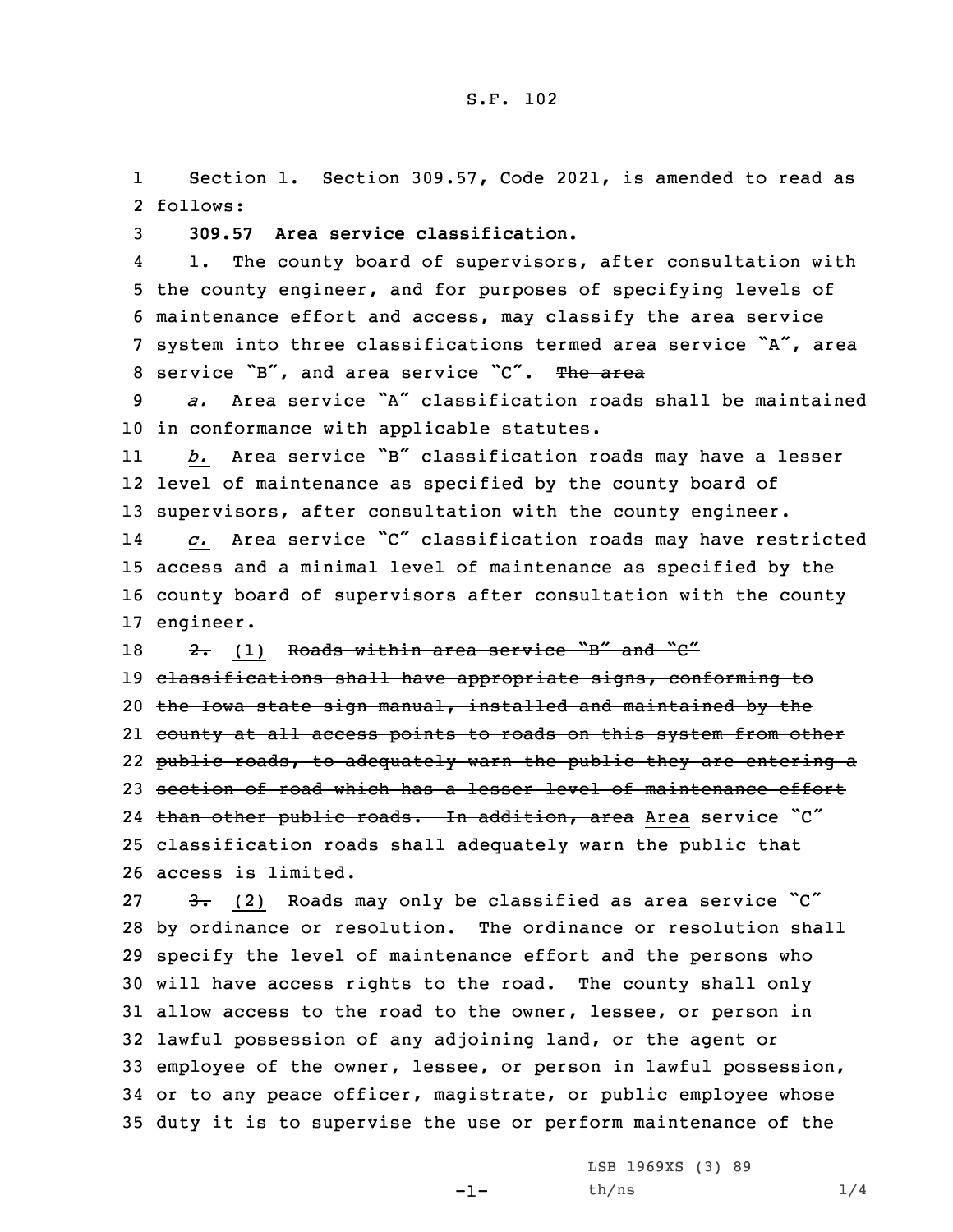1 road. Access to the road shall be restricted by means of <sup>a</sup> gate 2 or other barrier.

 (3) An area service "C" classification shall apply to the entire portion of <sup>a</sup> road between the road's access points. The county board of supervisors shall not classify only part of <sup>a</sup> road between the road's access points, or only <sup>a</sup> bridge on the road, as area service "C". This subparagraph does not apply to <sup>a</sup> road that terminates in <sup>a</sup> dead end. For purposes of this subparagraph, *"access point"* includes but is not limited to <sup>a</sup> driveway as defined in section 306.19.

11 4. (4) Notwithstanding section 716.7, [subsection](https://www.legis.iowa.gov/docs/code/2021/716.7.pdf) 2, paragraph *"b"*, subparagraph (2), entering or remaining upon an area service "C" classification road without justification after being notified or requested to abstain from entering or to remove or vacate the road by any person lawfully allowed access shall be <sup>a</sup> trespass as defined in [section](https://www.legis.iowa.gov/docs/code/2021/716.7.pdf) 716.7.

17 5. (5) A road with an area service "C" classification shall retain the classification until such time as <sup>a</sup> petition for reclassification is submitted to the board of supervisors. The petition shall be signed by one or more adjoining landowners. The board of supervisors shall approve or deny the request for reclassification within sixty days of receipt of the petition. 23 6. 2. a. Roads within area service "B" and "C"

 classifications shall have appropriate signs, conforming to the manual of uniform traffic-control devices adopted by the department, installed and maintained by the county at all access points to roads on this system from other public roads, to adequately warn the public they are entering <sup>a</sup> section of road which has <sup>a</sup> lesser level of maintenance effort than other public roads.

 *b.* The county and officers, agents, and employees of the county are not liable for injury to any person or for damage to any vehicle or equipment, or contents of any vehicle or equipment, which occurs proximately as <sup>a</sup> result of the maintenance of <sup>a</sup> road which is classified as area service "B"

 $-2-$ 

LSB 1969XS (3) 89 th/ns 2/4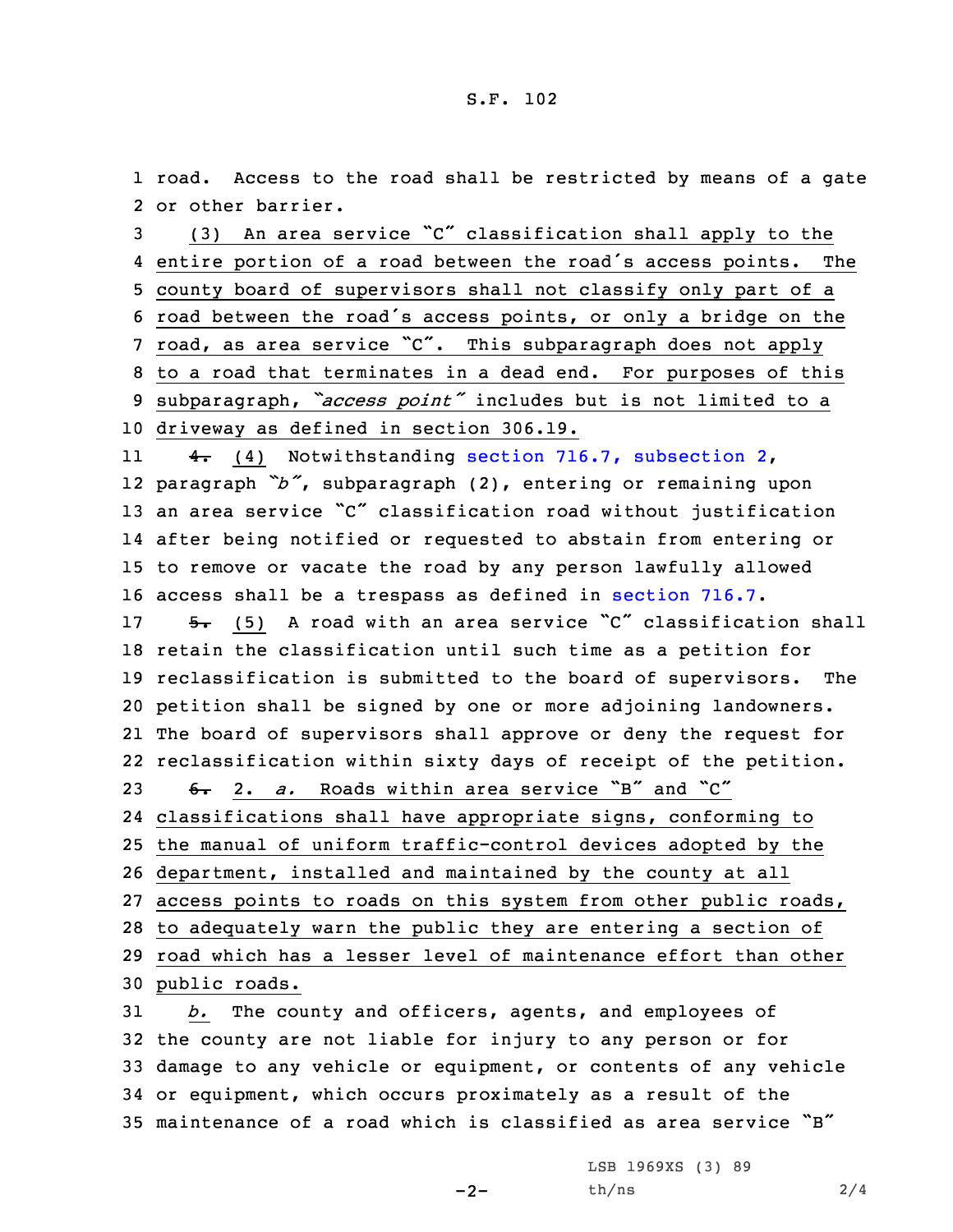1 or "C" if the road has been maintained to the level required for roads classified as area service "B" or "C". Sec. 2. APPLICABILITY. All area service "C" classifications in effect on the effective date of this Act that are not in compliance with this Act shall be expanded or reclassified to meet the requirements of this Act on or before January 1, 2022.

8 EXPLANATION

9 **The inclusion of this explanation does not constitute agreement with** <sup>10</sup> **the explanation's substance by the members of the general assembly.**

11 Under current law, <sup>a</sup> county board of supervisors, after consultation with the county engineer, and for purposes 13 of specifying levels of maintenance effort and access, may classify an area service system into three classifications termed area service "A", area service "B", and area service "C". Area service "C" classification roads may have restricted access, but must allow access to adjoining landowners, and may have <sup>a</sup> minimal level of maintenance as specified by the county board of supervisors after consultation with the county engineer. <sup>A</sup> road with an area service "C" classification retains the classification until such time as <sup>a</sup> petition for reclassification is submitted to the county board of supervisors. The petition must be signed by one or more adjoining landowners.

 This bill provides that an area service "C" classification must apply to the entire portion of <sup>a</sup> road between the road's access points. The bill prohibits <sup>a</sup> county board of supervisors from classifying as area service "C" only part of <sup>a</sup> road between the road's access points, or only <sup>a</sup> bridge on the road. This provision does not apply to roads that terminate in <sup>a</sup> dead end. The bill specifies that "access point" includes but is not limited to <sup>a</sup> driveway.

<sup>33</sup> The bill provides that all area service "C" classifications 34 currently in effect that are not compliant with the bill must 35 be expanded or reclassified to meet the requirements of the

 $-3-$ 

LSB 1969XS (3) 89  $th/ns$  3/4